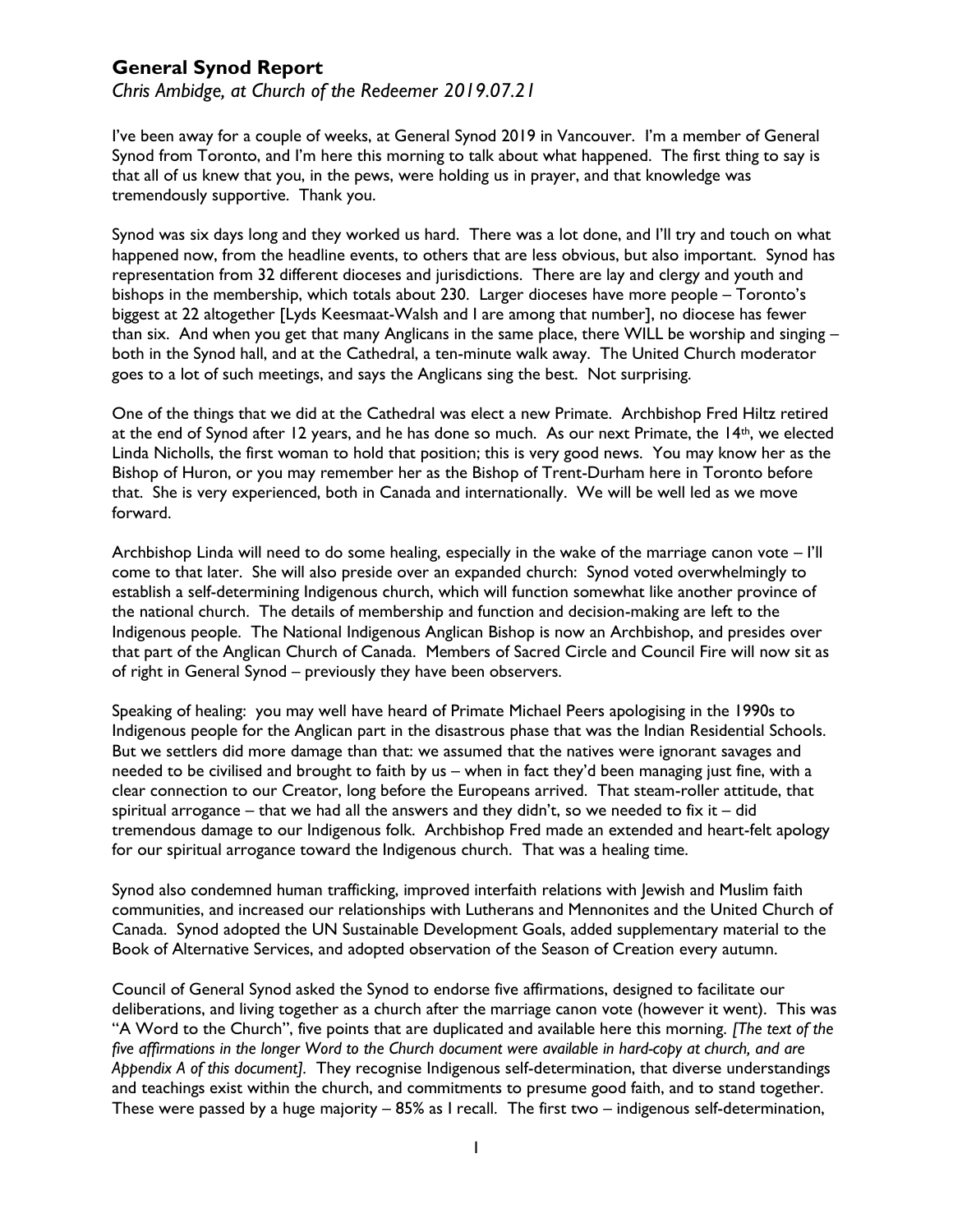# **General Synod Report**

*Chris Ambidge, at Church of the Redeemer 2019.07.21*

and acknowledgement that some parts of the church believe that the existing canon does not prohibit same-sex marriage – were also incorporated into the motion to amend Canon XXI, the marriage canon.

That was of course the third major agenda item – along with the Indigenous Church, and electing a new Primate. This was coming back for second reading of changes which would have explicitly allowed for equal marriage, in dioceses where the bishop assents. After  $2\frac{1}{2}$  hours of debate, the motion failed on second reading, by two votes in the order of bishops. There were large majorities in the two other houses (taken as a whole, Synod was in favour by 75%). While we tried to receive the vote in silence, there were some suppressed wails of distress. It was a very difficult evening – both the debating process, and of course the vote count.

"Anglicans turn down same-sex marriage", not surprisingly, was the headline in the secular media (sex, religion AND politics, this story has it all), and that did huge and immediate damage, damage that will take time to repair. People next day at Synod were receiving texts and email from friends and family members, "that's it, I'm done with church". One bishop received email from a couple he was to marry in August, saying they were taking the wedding to another church. Pride Day happened to be the next Sunday in St John's NF, and the clergy in the Proud Anglicans section of the parade were yelled at, "take off your collars" – and that's by the hugely secular crowd, who don't normally "get" the finer points of churchland. I know that it caused significant hurt in THIS parish, with people wondering if they should stay or go: those people may even have left already and are not hearing this. And for all of that hurt I am profoundly sorry. That damage will not be un-done soon.

However, we are a resurrection people, and I am a LOT more optimistic now than I was on Friday evening. Synod protocols require that the House of Bishops withdraw during a primatial election and sit apart: they're sequestered so they don't know how the election is proceeding, but they may be needed to provide another nomination. So, on Saturday morning, while the vote, (and the very apparent distress with the result) was still fresh in everyone's mind, the bishops were locked in a room together. I understand that "full and frank" discussions ensued, then and in three later meetings of the house, for ten hours total. After that, the bishops issued a message of apology for the hurt that had been caused, the message included the phrase "local option". *[the text of that message is Appendix B, below]*

Synodical acknowledgement that the canon (as UN-amended) does not prohibit same-gender marriage, and acknowledgement of local option – these are acts of Synod – opened the gates. Before General Synod, there were four dioceses offering equal marriage in churches: Niagara, Toronto, Ottawa and Montreal. After the vote, Nova Scotia PEI was the first to say they were moving, and since then they have followed thick and fast. As of today (I think), there are now14 jurisdictions for equal marriage: BC, New West, Territory of the People, Kootenay, Edmonton, Saskatoon, Rupert's Land, Huron, Nova Scotia PEI, and the Military Ordinariate, on top of the previous four. Other dioceses – Brandon, Algoma, Ontario, Quebec, Eastern NF, are bringing it to their next synods. You have to be nimble to stay out of the way of falling dominoes here.

By my estimation, more than 75% of the population of Canada now live in dioceses that offer equal marriages. The only major urban centre not in the group is Calgary. I really believe a tipping point has been passed. What we were hoping for before Synod has come to pass.

Some are saying what we have is better than had the amendment passed: first, the marriages can start now, not 1 January 2020; second and more importantly, the diocesan bishop would have been able to veto the process had the amendment passed, but it didn't. So, the diocesan bishop can't veto the process, bishops don't appear in the UN-amended canon. They voted down all the concessions made to the conservatives.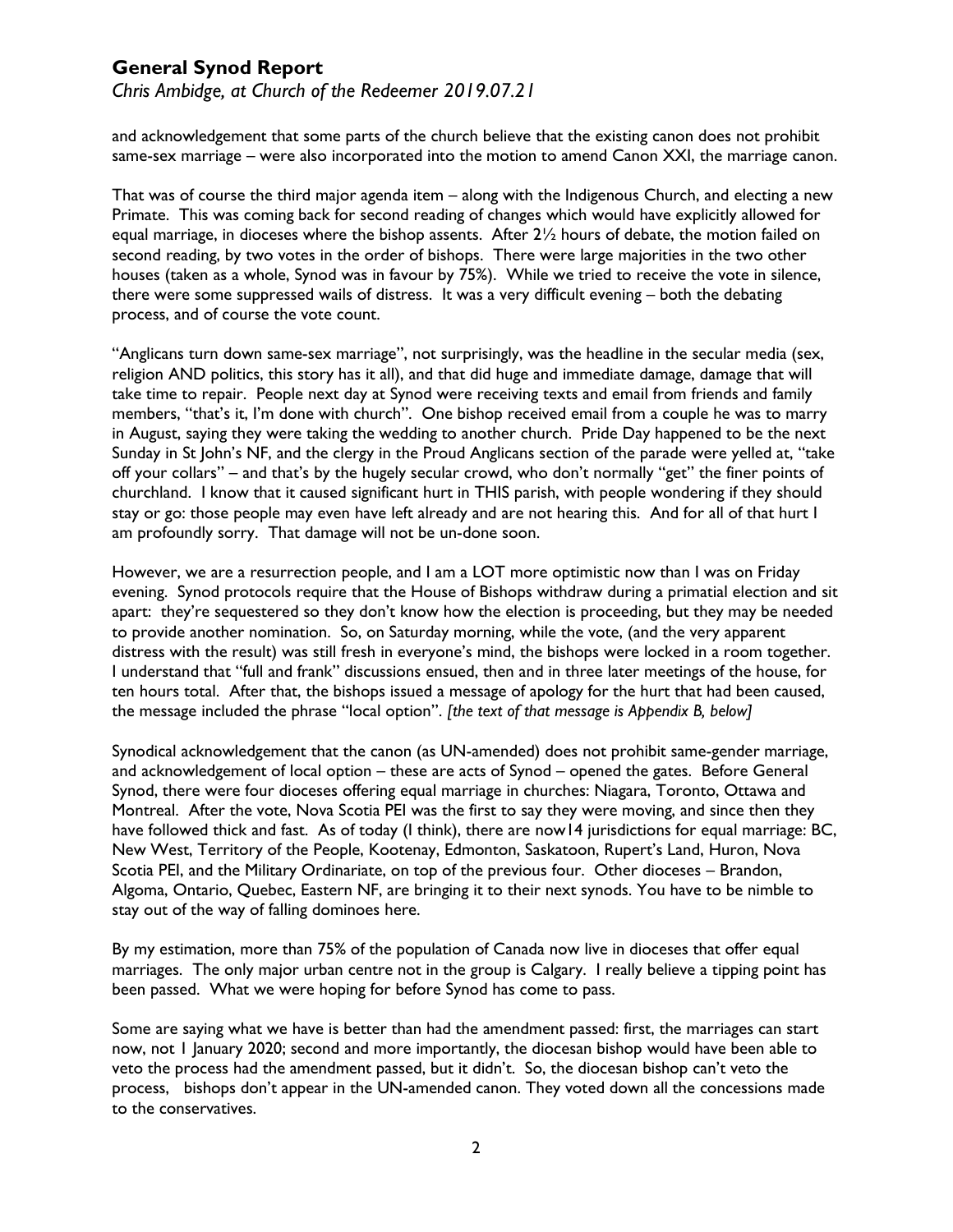# **General Synod Report**

*Chris Ambidge, at Church of the Redeemer 2019.07.21*

It's not neat or tidy (and I *much* prefer neat and tidy); as someone said "we saw the sausages being made, and it wasn't pretty". The damage done by the failing vote will take a lot to repair. We also need to be careful not to blame this on Indigenous bishops – I've done the arithmetic: most of those voting "no" were European-origin conservatives, and the conservatives as a whole get the responsibility for the pastoral and evangelical mess created by the negative vote.

Nevertheless, the church has moved, and we have gained most of what *this* gay Anglican could have wanted. Equal marriage is here in Toronto, and across the country, and will only increase.

We also have a new Primate. We have a renewed and improved relationship with Indigenous Anglicans. Thanks be to God.

### <><><><><><>

# Appendix A: Affirmations in *A Word to the Church*, passed by General Synod vote 85% or so

### AFFIRMATIONS

Council of General Synod asks General Synod and the whole church to make the following affirmations

# **Affirmation #1**

.

### *Indigenous Spiritual Self-determination*

Whatever the action of the church at this General Synod, we affirm the right of Indigenous persons and communities to spiritual self-determination in their discernment and decisions regarding same-sex marriage.

# **Affirmation #2**

#### *Diverse Understandings of the Existing Canon*

We affirm that, while there are different understandings of the existing Marriage Canon, those bishops and synods who have authorized liturgies for the celebration and blessing of a marriage between two people of the same sex understand that the existing Canon does not prohibit same-sex marriage.

# **Affirmation #3**

#### *Diverse Understandings and Teachings*

We acknowledge the ongoing reality that there is a diversity of understandings and teachings about marriage in the Anglican Church of Canada, and we affirm the prayerful integrity with which those understandings and teachings are held.

# **Affirmation #4**

#### *Our Commitment to Presume Good Faith*

We affirm our commitment to presume good faith among those who hold diverse understandings and teachings, and hold dear their continued presence in this church.

# **Affirmation #5**

#### *Our Commitment to Stand Together*

We affirm our commitment to walk together and to preserve communion, one with another, in Christ, within this church, within our Anglican Communion, and with our ecumenical partners.